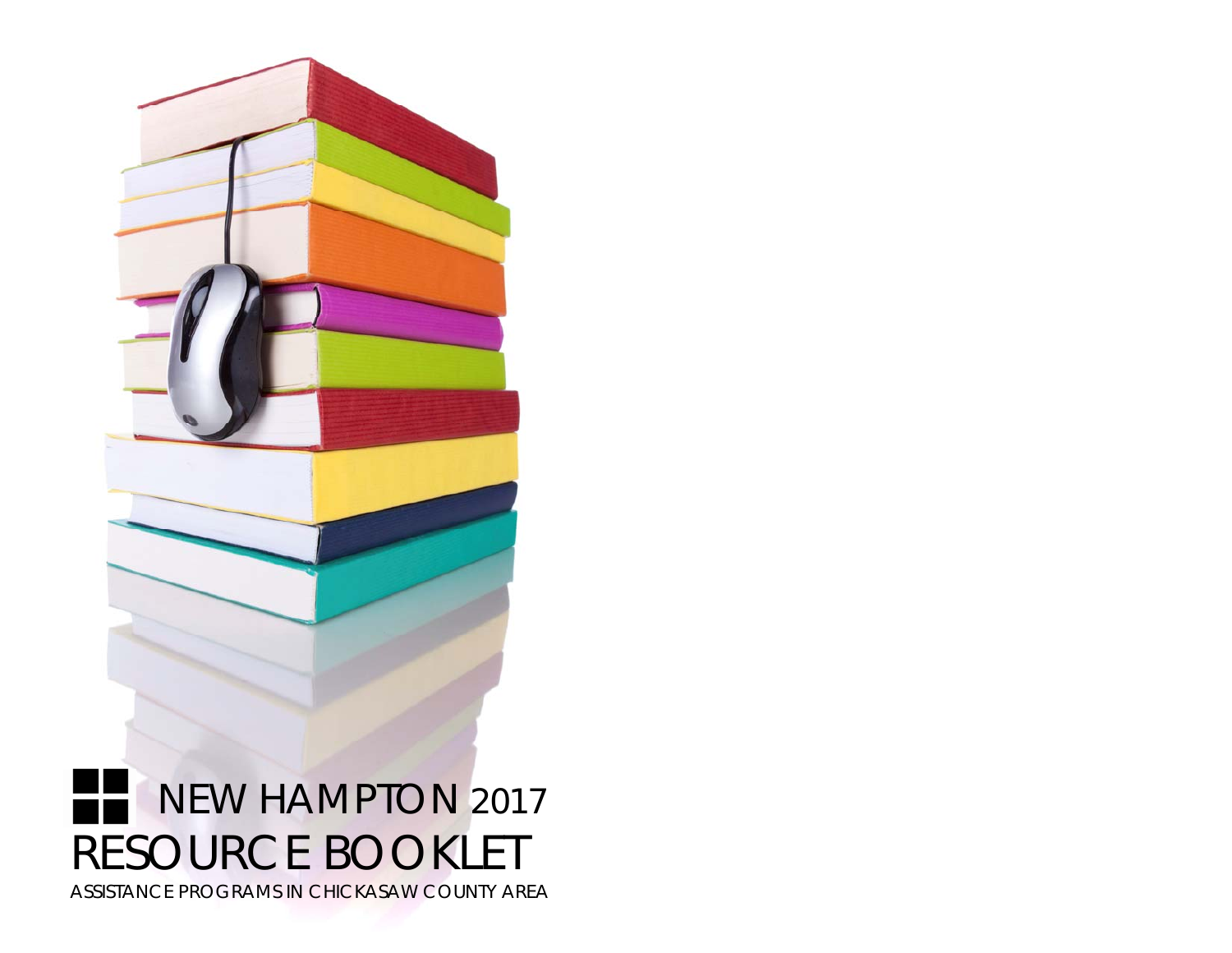This Resource Guide was compiled by the Care Ministry at Prairie Lakes Church as a helpful resource for those seeking assistance for their individual needs. It offers easy access to a listing of agencies, their area of assistance and contact information.

## AREAS OF ASSISTANCE…………. 2

## AGENCY SUMMARIES…………… 4

# AREAS OF ASSISTANCE

#### **Adult Services**

2

- Cedar Valley Friends of the Family
- Department of Human Services
- Hope House
- Migrant and Minority Advocacy

## **Cash Assistance**

- Chickasaw County Relief
- Northeast Iowa Community Action Corporation (NEICAC)
- Salvation Army

## **Counseling & Mental Health Services**

For counseling resources to meet your specific concerns, please contact *care@prairielakeschurch.org.* 

- Catholic Charities
- Cedar Valley Mental Health Center
- County Social Services
- Counseling & Family Centered Services
- Families First Counseling Services
- Francis Lauer Youth Services
- Mental Health America

## **Disability Assistance**

- Children At Home Program
- Community Care Inc.
- Comprehensive Systems
- County Social Services
- Iowa Vocational Rehabilitation Services (IVRS)
- North Star Community Services

## **Elderly Services**

- Chickasaw County Public Health Nursing Services
- Meals on Wheels
- Senior Citizen's Center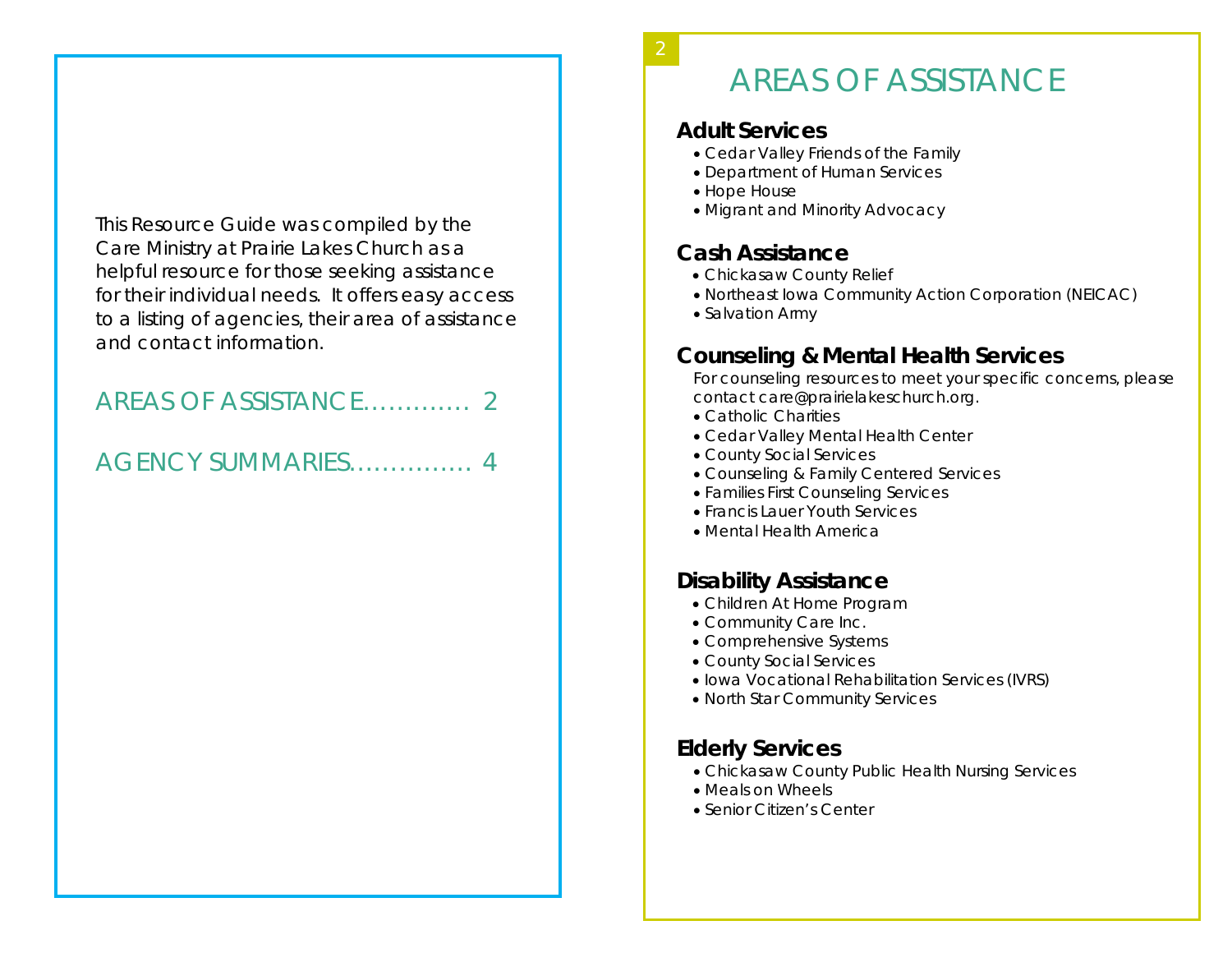#### **Family Services**

- Catholic Charities
- Chickasaw County Relief
- Connecting Families
- Court Appointed Special Advocate Program (CASA)
- Early Access (0-36 months)
- Families First Counseling Services
- Families Together
- Family Development and Self-Sufficiency Program (FADSS)
- Family Investment Program
- Francis Lauer Youth Services
- Head Start
- Iowa KidsNet
- Our Kids Count
- Star Mentoring Program
- Women, Infants and Children (WIC) Supplemental Food Program

#### **Financial**

- Free Financial Counseling
- North Iowa Community Action Organization (NICAO)

#### **Food Assistance**

- Chickasaw County Food Pantry
- Chickasaw County Relief
- Meals on Wheels
- Salvation Army
- Share Iowa Program
- Women, Infants and Children (WIC) Supplemental Food Program

#### **Health Care Services**

- Allen Women's Health
- Caring Pregnancy Center
- Chickasaw County Public Health Nursing Services
- Family Planning Services
- Immunization Clinic
- Maternal and Child Health Program
- Medicaid/Title XIX
- Public Health/Home Health Care

#### **Housing Assistance**

- Iowa Rental Help/Homeless Prevention and Rapid Re-Housing (HPRP)
- Northeast Iowa Community Action Corporation (NEICAC)
- Salvation Army
- Social Concerns Council

#### **Job Assistance**

- Iowa Vocational Rehabilitation Services (IVRS)
- $\bullet$  Iowa Works
- Promise Jobs

#### **Rehabilitation Services**

- Covenant Horizons
- Hope House
- Mental Health America
- Pathways Behavioral Services
- Prairie Ridge Addiction Treatment Services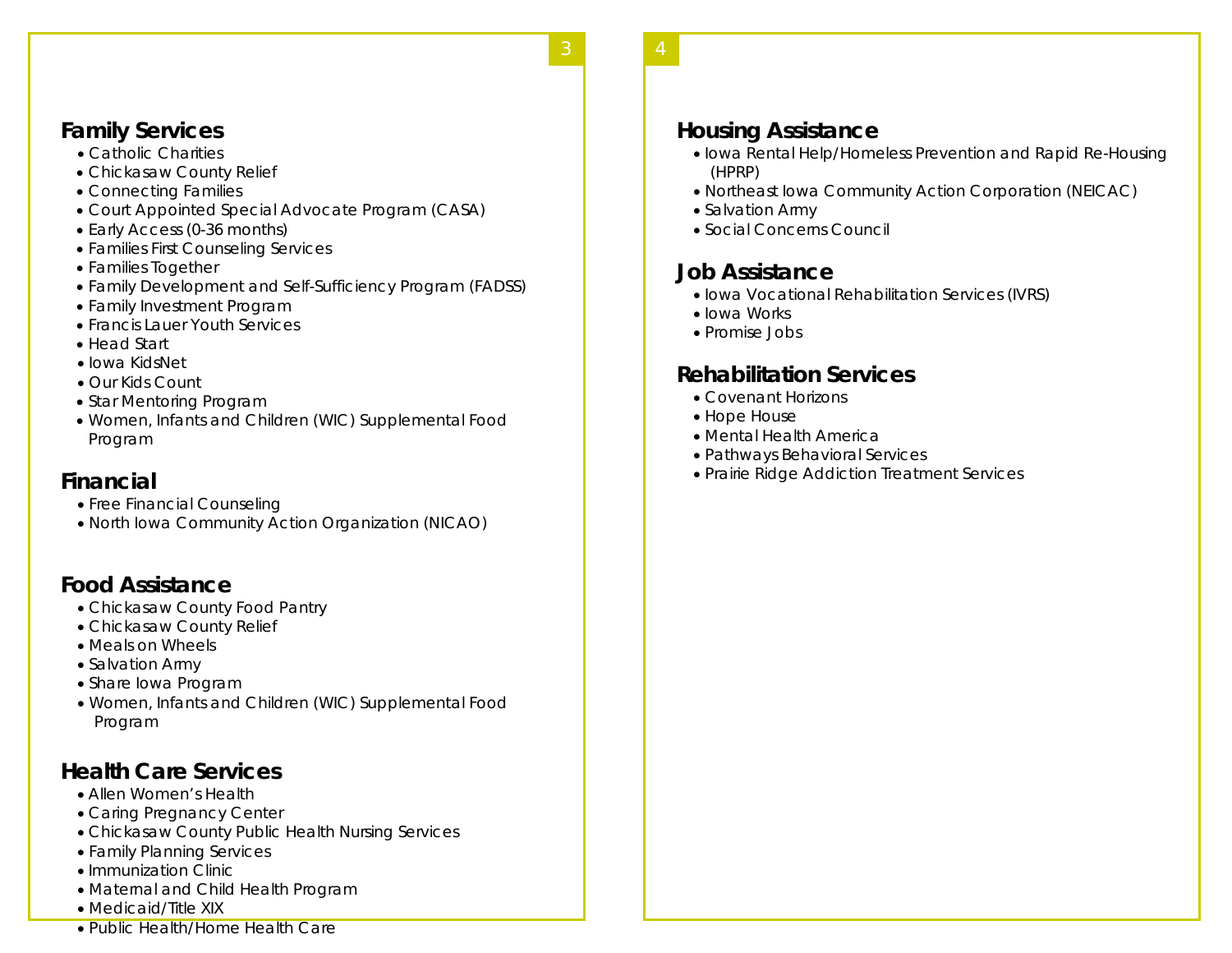# AGENCY SUMMARIES

**4** 5

#### **Allen Women's Health**

233 Vold Dr Waterloo, IA 319.235.5090 allenwomenshealth.org Provides family planning including birth control and prenatal care, gynecological services, education and many other services.

#### **Caring Pregnancy Center**

830 15th St SW Mason City, IA 641.424.2237 cpcmasoncity.org A Christ-centered response to the needs of women confronted with crisis pregnancies. Services include pregnancy testing, abstinence education, post-abortion counseling, clothing,

diapers and information about options and ongoing friendships throughout pregnancy.

#### **Catholic Charities**

641.424.9683

catholiccharitiesdubuque.org

Services include mental health counseling for individuals, families and couples, adoption services, pregnancy counseling, refugee resettlement, post-abortion counseling and disaster relief.

#### **Cedar Valley Friends of the Family**

P.O. Box 784 Waverly, IA 800.410.7233 (24-hour crisis hotline) / 319.352.0037 cvfriendsofthefamily.org Provides free confidential services for persons affected by domestic violence and sexual assault. Some of the services include a 24-hour crisis line, emergency shelter and transportation, crisis counseling, medical advocacy, legal advocacy, support groups and transitional housing.

6 **5** 

#### **Cedar Valley Mental Health Center**

111 10th St Waverly, IA 319.352.2064 Provides services to all ages including individual, family and group counseling as well as psychiatric counseling.

#### **Chickasaw County Food Pantry**

417 N Sherman Rd New Hampton, IA 641.394.5454 The food pantry provides food at no cost to individuals who qualify on Fridays 9 a.m.-noon.

#### **Chickasaw County Public Health Nursing Service**

260 E Prospect St New Hampton, IA chickasawcoica.org/nursing Provides a variety of nursing services to citizens living in Chickasaw County. Chickasaw Public Health believes that each client, family and the community have the right to high-quality, safe and efficient home health care provided by competent nursing professionals within the constraints of available resources.

#### **Chickasaw County Relief**

24 N Chestnut New Hampton, IA 641.394.3426 Provides financial assistance to those in immediate need with restrictions. Assistance may include rent, food, clothing, utilities, medical care and referrals to other assistance programs.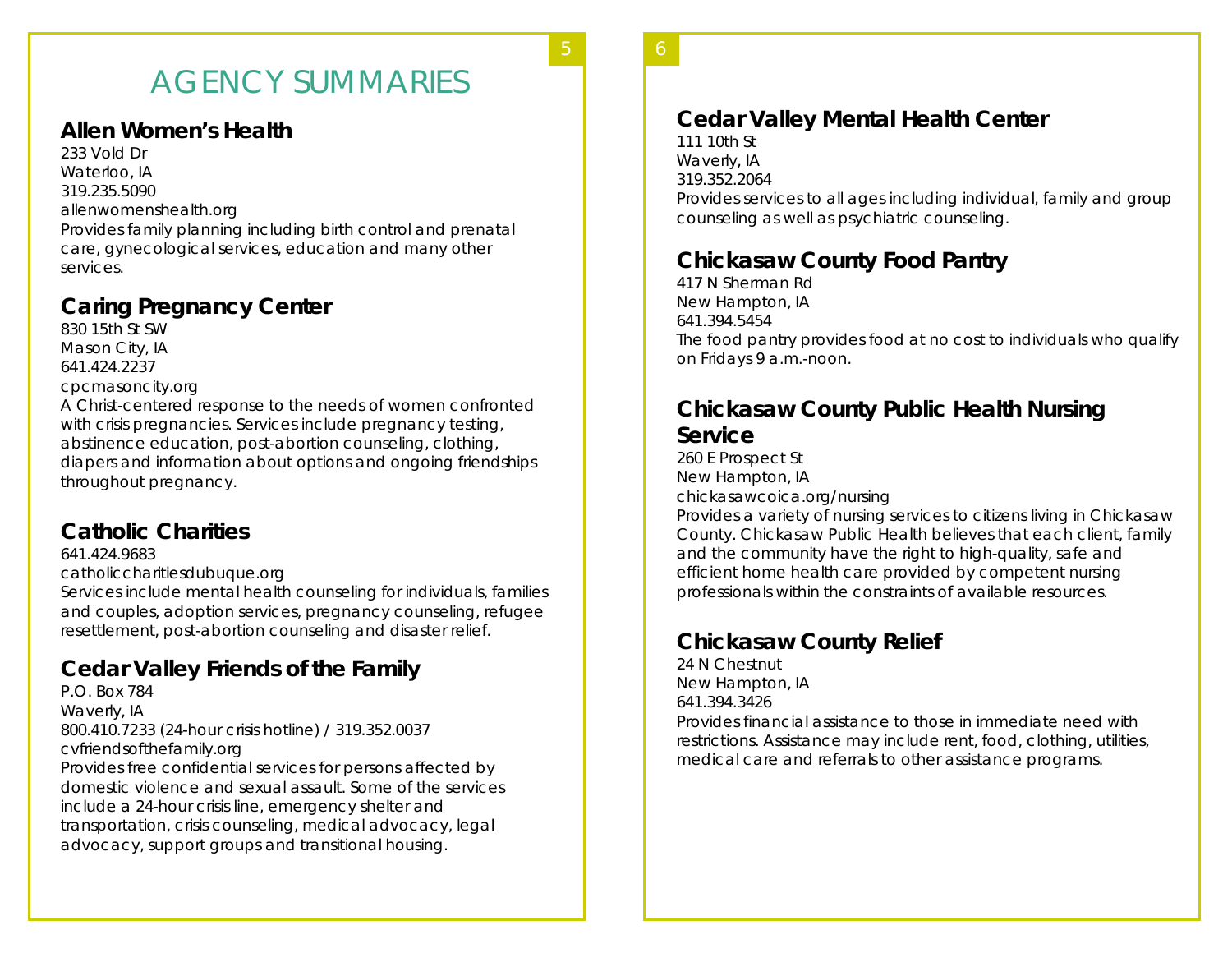#### **Children At Home Program**

1206 S Main St Charles City, IA 641.2285713

A program dedicated to assisting families with support and services they need, including adapted clothing and equipment, counseling, home modification, parent education, recreation, respite and child care, special foods, transportation and emergency services.

**6** 7

#### **Community Care Inc.**

2275 S Linn Ave New Hampton, IA 641.394.2391

Provides high quality services to persons with disabilities to support choice, growth, communication and community participation. Services include residential treatment, supported community living and home and community-based care for individuals with intellectual disability and illness.

#### **Comprehensive Systems**

1700 Clark St Charles City, IA

641.228.4842

An accredited, community-based, private, non-profit Iowa corporation providing residential and employment services to individuals with special needs. Services include residential, vocational and volunteer experiences.

#### **Connecting Families**

New Hampton Community Center 112 E Spring St New Hampton, IA 641.228.5713

A parent and child interaction group offered in the community for the parents of children ages 0-10. The group is held on the second Monday of the month 5:30-7 p.m. A meal is provided at each meeting at no cost to participants.

#### **Counseling & Family Centered Services**

951 N Linn Ave, Suite 3 New Hampton, IA 641.394.2505

A mental health agency within the community that serves a large part of northeast Iowa. Services include evaluations, therapy, conflict resolution, play therapy, Behavioral Health Intervention Services (BHIS) for children (including crisis) and Children's Mental Health Wavier (CMHW).

8 **7** 

#### **County Social Services**

24 N Chestnut New Hampton, IA 641.394.3426 (Chickasaw County) 641.257.6363 (Floyd County) 641.832.2615 x30 (Mitchell County) Provides financial support for mental health and disability services programs to individuals in North Central and Northeastern Iowa.

#### **Court Appointed Special Advocate Program (CASA)**

childadvocacy.iowa.gov 866.451.3217

CASA commissions trained community volunteers to serve as an effective voice in court for abused and neglected children, strengthening efforts to ensure that each child is living in a safe, permanent and nurturing home.

#### **Covenant Horizons**

2101 Kimball Ave, Suite 200 Waterloo, IA 319.272.2873

A family-centered recovery program for drug, alcohol and substance abusers and their families. A wide variety of trained professionals work together to facilitate the treatment program and coordinated approach that addresses the physical, emotional and spiritual toll taken by drug, alcohol and substance abuse.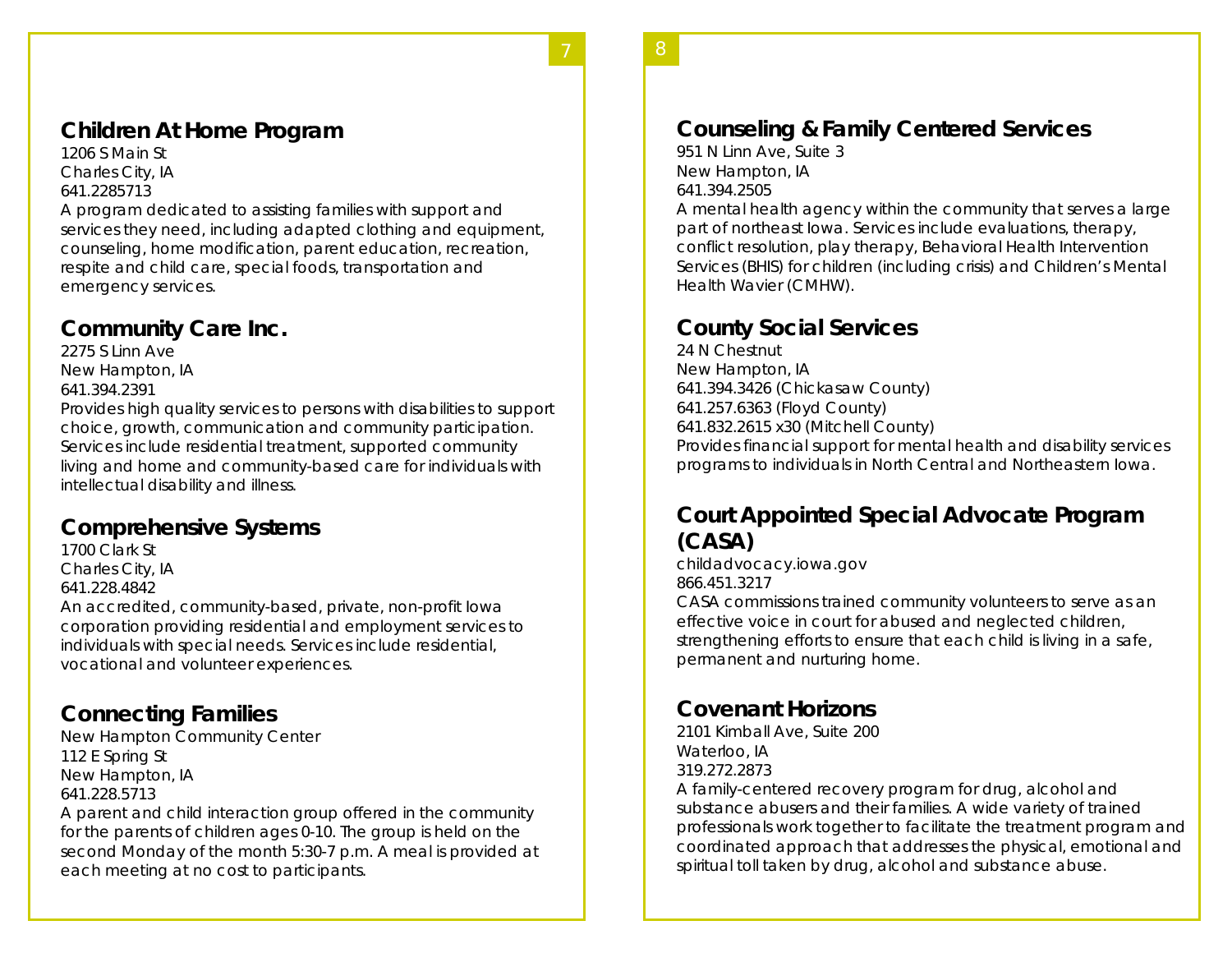#### **Department of Human Services**

1206 S Min St Charles City, IA 641.228.5713

#### **Early Access (0-36 months)**

3706 Cedar Heights Dr Cedar Falls, IA 50613 800.542.8375

Early Access is a partnership for families and children ages 0-3 to provide a working relationship between staff and parents to help identify, coordinate and recognize necessary services for children to grow and develop. The family and providers work together to identify and address specific family concerns and priorities as they relate to the child's overall growth and development.

2 <sup>9</sup>

#### **Families First Counseling Services**

111 Plaza Circle Waterloo, IA 50701 319.433.0395 families-first.net A family-centered service provider in north central Iowa. Services include individual services, family counseling, crisis intervention and psychological testing.

#### **Families Together**

705 3rd Ave Charles City, IA 641.228.8030

An in-home visitation program dedicated to strengthening and preserving the family. Families Together staff can help with skill development to help cope with family demands, referrals to community resources, creative ways to interact with your child, guidance and support, and other services that are useful to area families. This is a voluntary and free service.

#### **Family Development and Self-Sufficiency Program (FADSS)**

10 **9** 

204 2nd St E Cresco, IA 563.419.8243 (Chickasaw County) 1190 Briarstone Drive Mason City, IA 800.873.1899 (Floyd and Mitchell Counties) A voluntary support program for families who are enrolled in FIP

(Family Investment Program) and who are working with Promise Jobs. Some of the programs include home visits, family goal planning, family advocacy and special needs.

#### **Family Investment Program**

#### 800.532.1275

Provides cash assistance to needy families as they become self-supporting so that children may be cared for in their own homes or in the homes of relatives.

#### **Family Planning Services**

305 Montgomery St Decorah, IA 563.382.8436 (Chickasaw County) 100 1st St NW Mason City, IA 800.657.5856 (Floyd and Mitchell Counties) Services include birth control counseling and exams, pregnancy testing and counseling, pap smears, sexually transmitted disease treatment and genetic counseling referrals.

#### **Francis Lauer Youth Services**

50 N Eisenhower Ave Mason City, IA 50401 641.423.7362 francislauer.com

Assists children, families and individuals with a variety of needs including individual, family and group counseling, emergency services/shelter, outreach service and transitional services.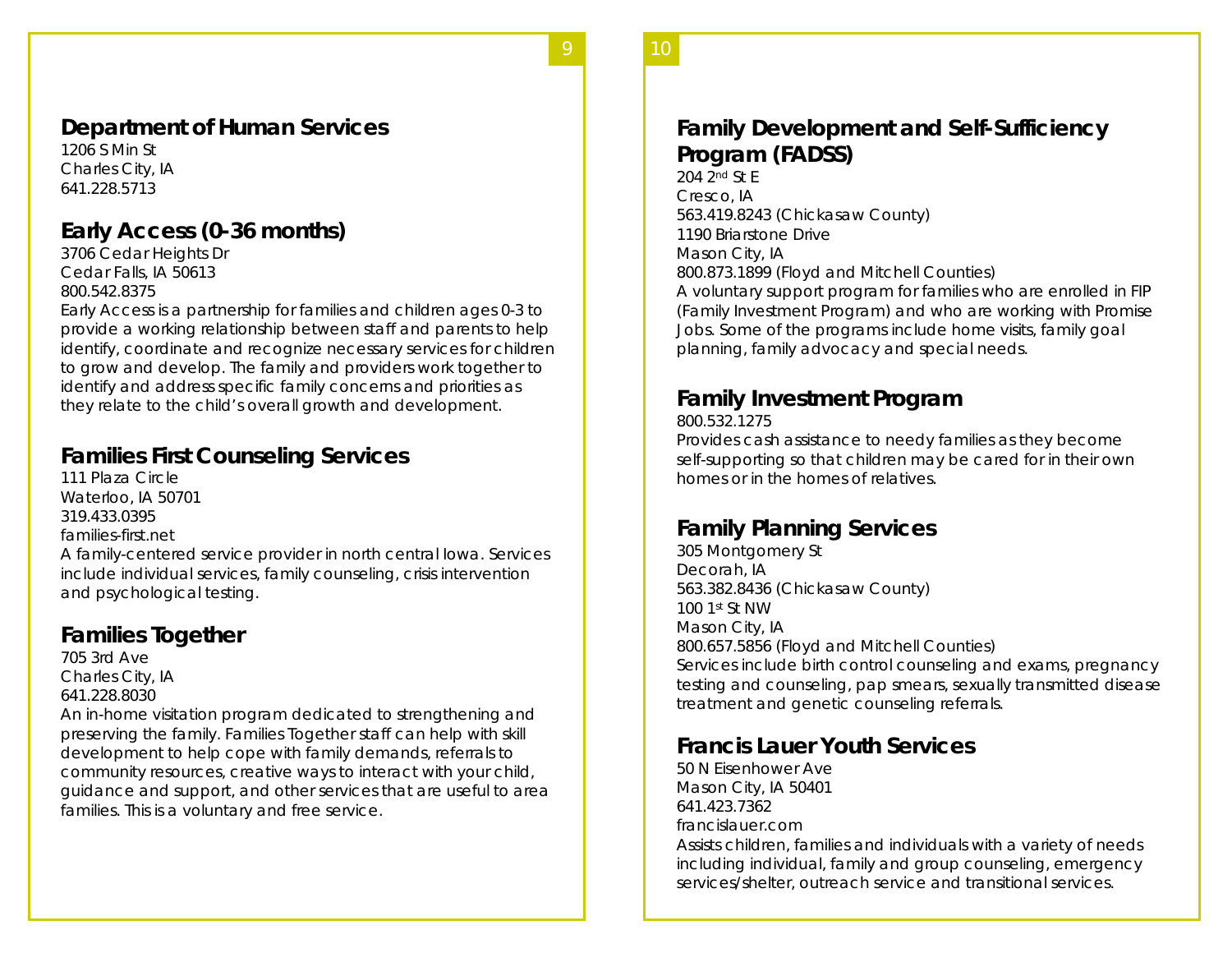#### **Free Financial Counseling**

641.512.0650 For more information, contact an ISU Extension Family Resource Management Program Specialist.

**10** 11

#### **Head Start**

201 N Locust New Hampton, IA 641.394.4512 Aims to provide comprehensive early childhood education, health, nutrition and parent involvement services to low-income children and their families.

#### **Heritage Residence/Prairie View Management Inc.**

New Hampton, IA

641.394.2391

Provides high quality services to persons with disabilities to support choice, growth, communication and community participation. Services include residential treatment, supported community living and home- and community-based care for individuals with intellectual disability and illness.

#### **Hope House**

805 Wisconsin St Charles City, IA Hope House provides services based on AA principles. Meetings include Alcoholics Anonymous, Narcotics Anonymous, Co-dependency support group, and Emotions Anonymous.

#### **Immunization Clinic**

Chickasaw County Public Health 260 E Prospect St New Hampton, IA 641.394.4053 The clinics provide necessary immunizations at a low cost. Please bring previous immunization records to clinics.

#### **Iowa KidsNet**

800.243.0756 iowakidsnet.com

A statewide partnership of six Iowa agencies dedicated to the safety and permanency of children and families through foster care, adoption and reunification with birth families. Iowa KidsNet offers free support services to foster and adoptive families.

#### **Iowa Rental Help/Homeless Prevention and Rapid Re-Housing (HPRP)**

305 Montgomery St Decorah, IA 641.394.2007 (Chickasaw County) 641.424.4155/866.599.3155 (Floyd and Mitchell Counties) Provides temporary financial assistance and other services to either prevent households from becoming homeless or to help those experiencing homelessness to be re-housed and stabilized. HPRP is focused on housing for the homeless and households at risk of homelessness. Not everyone qualifies for assistance, and household must meet income guidelines and other program requirements in order to qualify for temporary assistance. Home visits are required.

#### **Iowa Vocational Rehabilitation Services (IVRF)**

600 S Pierce Ave Mason City, IA 641.422.1551 IVRS provides counseling and guidance, training and job placement assistance for persons identified as having a diagnosed disability.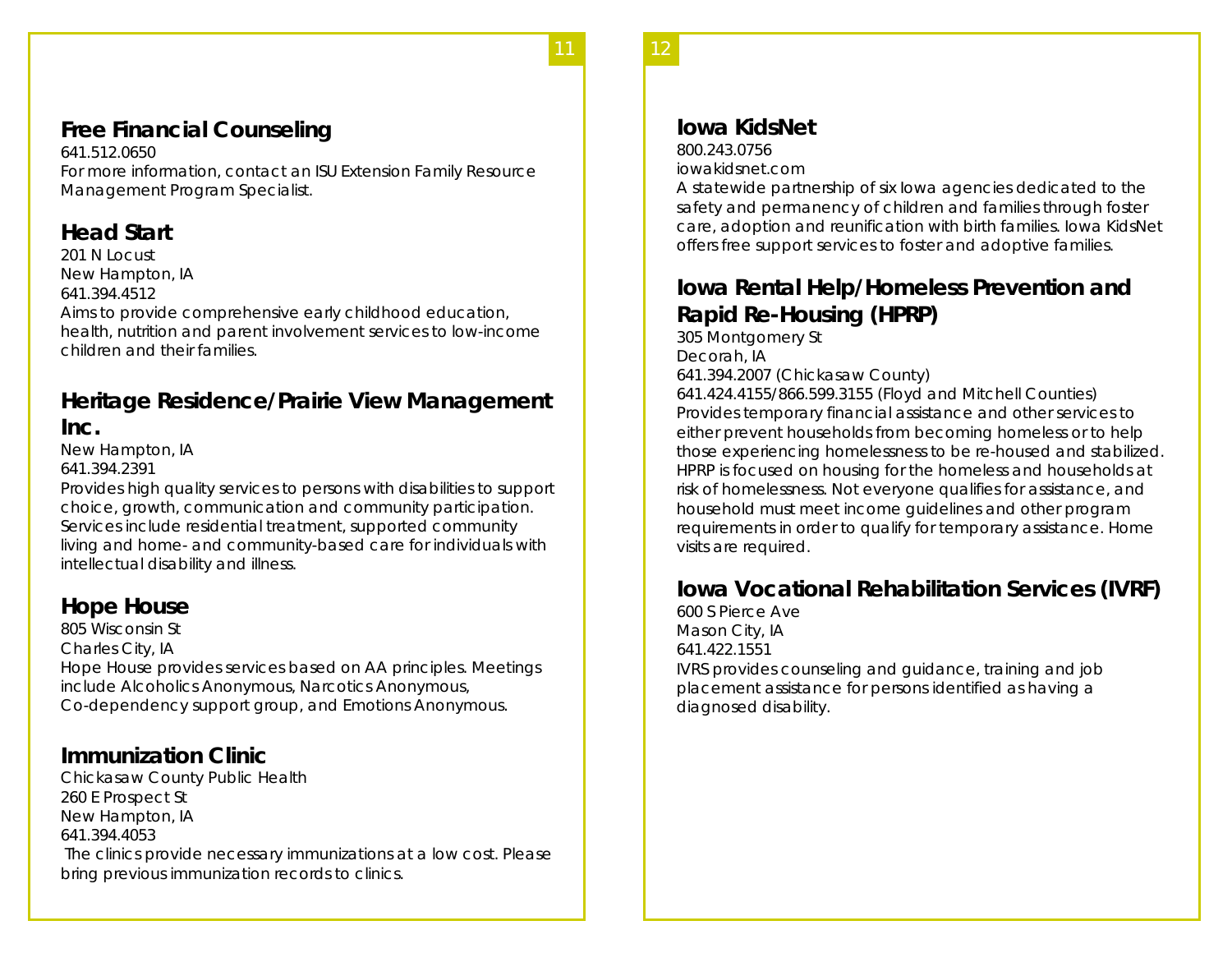14

#### **Iowa Works**

600 S Pierce Ave Mason City, IA 641.422.1524

The Workforce Development Center staff will direct you to computer software, publications and Internet sites that can help you research careers, schools and communities and obtain information regarding current workforce trends. Services include job information, resume service, typing tutorial, job placement assistance and unemployment insurance.

#### **Maternal and Child Health Program**

1010 S Grand, Suite 1 Charles City, IA 800.657.5856

Program includes a variety of services focused no promoting healthy children, healthy families, and healthy communities by promoting early prenatal care that will continue throughout pregnancy and through childhood, focusing on any special needs identified.

#### **Meals on Wheels**

#### 641.228.6830

Noon meals are available Monday through Friday for elderly or homebound individuals. The meals are prepared by Floyd County Medical Center and delivered by local volunteers.

#### **Medicaid/Title XIX**

1206 S Main St Charles City, IA 641.228.5713 Medicaid is a program that pays for covered medical and health care costs of people who qualify. A wide range of medical and health care services are available.

#### **Mental Health America**

#### 800.969.6642

mentalhealthamerica.net

Programs help prevent mental and substance use conditions and achieve victory over mental illnesses and addictions through advocacy, education, research and services.

#### **Migrant and Minority Advocacy**

800.532.1275

iowaleagalaid.org

Iowa Legal Aid is a non-profit organization providing critical legal assistance to low-income and vulnerable Iowans who have nowhere else to turn. Along with volunteer lawyers throughout the state, Iowa Legal Aid helps the legal system work for those who cannot afford help with legal issues.

#### **Northeast Iowa Community Action Corporation (NEICAC)**

910 E Main St New Hampton, IA 641.394.2007

NEICAC provides LIHEAP (Low Income Home Energy Assistance Program) which offers assistance with heating bills during the winter months, emergency fuel deliveries and assistance with repairs or replacement of furnaces.

#### **North Star Community Services**

951 N Linn, Suite 8 New Hampton, IA 641.394.4535 (Chickasaw County) 641.228.2837 (Floyd County) Provides Supported Community Living (SCL) that addresses the

desires, goals, strengths, abilities, needs, health, safety and life span issues of persons living in their own homes or apartments.

13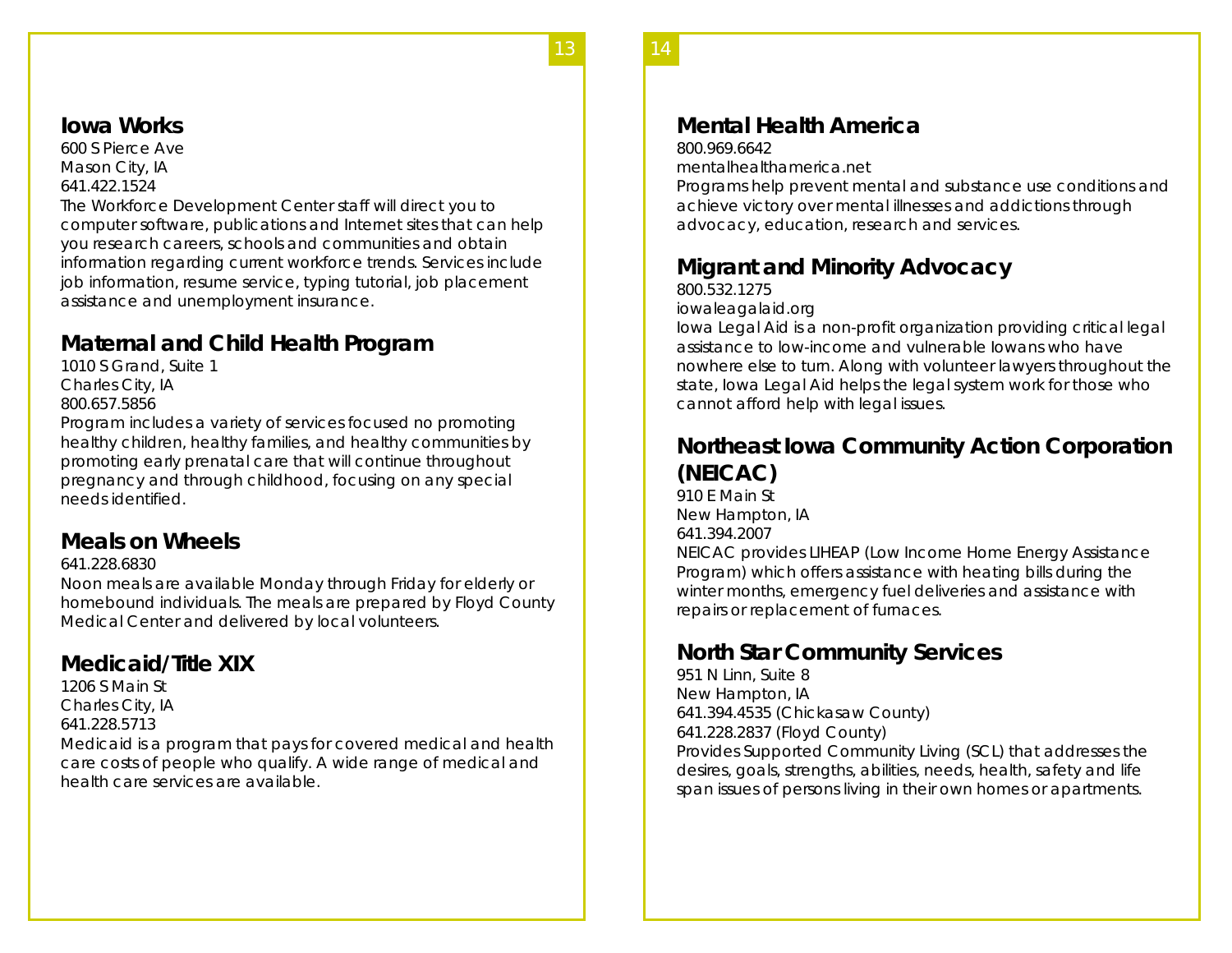16

15

#### **Our Kids Count**

Trinity Methodist Church 601 Milwaukee St Charles City, IA 641.228.5713 A parent education group offered in the community for parents of children ages 0-10. The group is held on the second and fourth Tuesday of the month. Free meal and child care provided.

#### **Pathways Behavioral Services**

602 Washington Ave Fredericksburg, IA 563.237.5300 Provides substance abuse treatment programs including inpatient and outpatient, support groups, weekly meetings, substance abuse evaluations and other treatment programs.

#### **Prairie Ridge Addiction Treatment Services**

703 N Main St, Suite 1 Charles City, IA 641.228.1477 A private, non-profit corporation offering substance abuse prevention and treatment services in North Central Iowa, as well as providing residential care to a statewide population.

#### **Promise Jobs**

600 S Pierce Ave Mason City, IA 800.392.2230 / 641.422.1524

Provides work and training services for people in families qualified for Family Investment Program. Services include assessment for job readiness, basic education, post-secondary education, parenting classes, life-skills training, mentoring and family development. The program also pays child care expenses for people involved in these activities and transportation for participants in activities other than paid work.

#### **Public Health/Home Health Care**

260 E Prospect St New Hampton, IA 641.394.4053

Home Health Care services are dedicated to enabling people to be self-supporting and self-sufficient, the stabilization of families, preventing inappropriate institutionalizing and protecting vulnerable children and adults. Home Health Care provides a range of services including assistance with daily needs, household duties, meals, money management and skilled nursing.

#### **Salvation Army**

200 S Main St Charles City, IA 641.228.3397 Provides emergency financial assistance (up to \$40), emergency shelter and food and nutrition programs.

#### **Senior Citizen's Center**

900 Hulin St Charles City, IA 641.228.3114 Provides a number of resources and activities for senior citizens, including blood pressure clinics, fitness classes, income tax counseling, congregate meals, holiday gatherings and a number of other programs.

#### **Share Iowa Program**

New Hampton Community Center 112 E Spring St New Hampton, IA 641.394.5906 shareiowa.com Share Iowa Program provides quality food packages at a reduced cost for those who join and volunteer their time. By volunteering at least two hours a month, you are eligible to purchase food packages provided. Food stamps are accepted. Orders need to be pre-purchased. Call or go online for delivery dates and times.